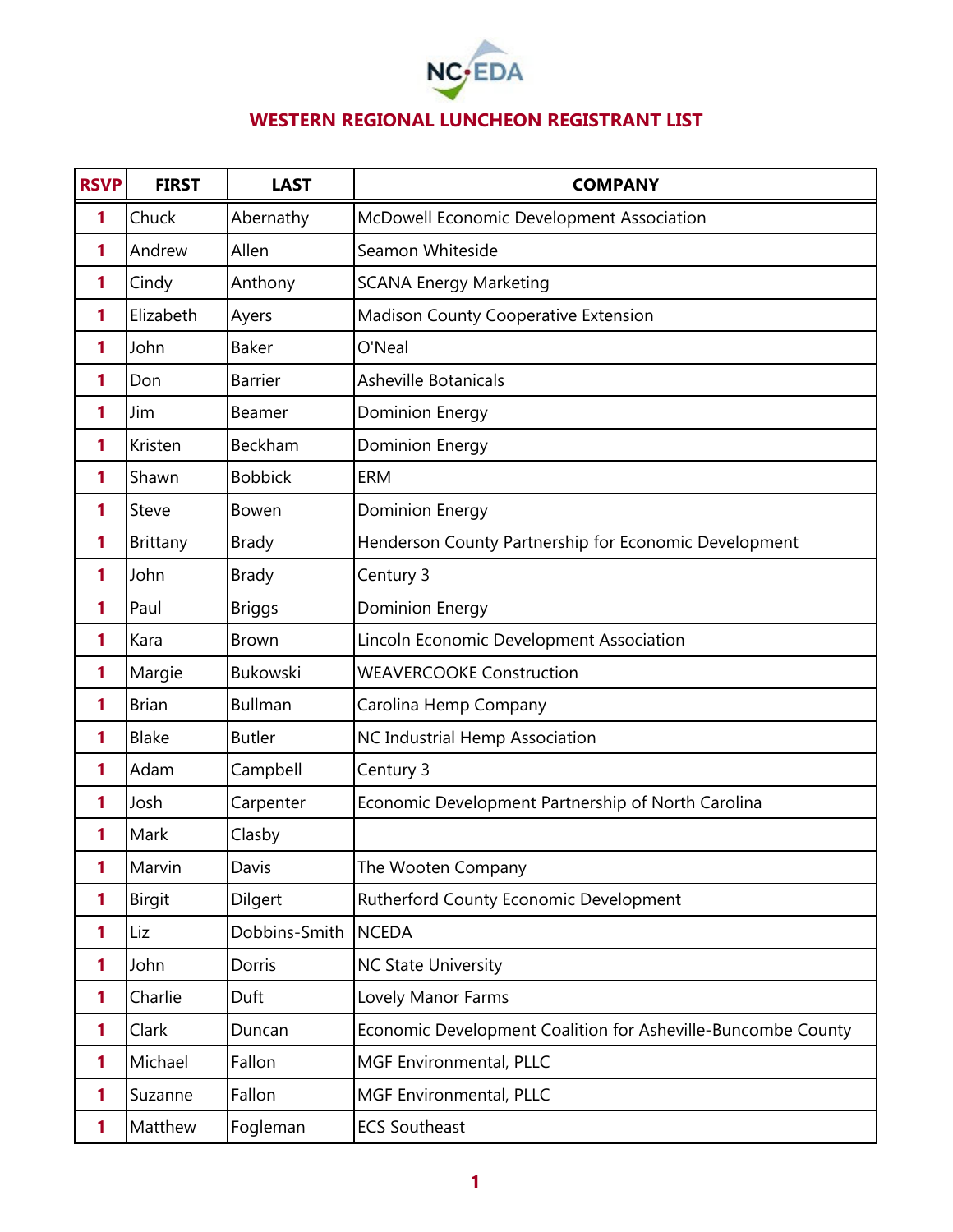

## **WESTERN REGIONAL LUNCHEON REGISTRANT LIST**

| <b>RSVP</b> | <b>FIRST</b> | <b>LAST</b>    | <b>COMPANY</b>                                               |
|-------------|--------------|----------------|--------------------------------------------------------------|
| 1           | David        | Francis        | Haywood Economic Development Council                         |
| 1           | Don          | Hallingse      | <b>Dominion Energy</b>                                       |
| 1           | Josh         | Hallingse      | Transylvania Economic Alliance                               |
| 1           | Jim          | Harrell        | <b>Dominion Energy</b>                                       |
| 1           | <b>Russ</b>  | <b>Harris</b>  | Southwestern Commission                                      |
| 1           | Tyler        | Hastings       | <b>Encompass Energy Services</b>                             |
| 1           | Jeremy       | Heath          | Appalachian Scientific                                       |
| 1           | Burton       | Hodges         | Henderson County Partnership for Economic Development        |
| 1           | Hope         | Hopkins        | Burke Development Inc.                                       |
| 1           | Nathan       | Huret          | Catawba County Economic Development Corporation              |
| 1           | Michael      | James          | Alleghany County                                             |
| 1           | Tommy        | Jenkins        | Macon County Economic Development Commission                 |
| 1           | Tom          | Johnson        | Rutherford County Economic Development                       |
| 1           | Dawn         | Jordan         | Polk County Local Government                                 |
| 1           | Jeff         | Kaplan         | Economic Development Coalition for Asheville-Buncombe County |
| 1           | Michael      | Klatt          | Smith Millworks / Asheville Craft Cannabis                   |
| 1           | Alan         | Lane           | Lovely Manor Farms                                           |
| 1           | Jill         | Lieberman      | <b>Adapt Public Relations</b>                                |
| 1           | Leah         | Martin         | City of Claremont                                            |
| 1           | Jessica      | Martin-Lane    | WithersRavenel                                               |
| 1           | Lee          | McElrath       | <b>Dominion Energy</b>                                       |
| 1           | Lindsey      | McGaha         | Polk County Local Government                                 |
| 1           | Jamie        | McMahan        | <b>Yancey County Economic Development Commission</b>         |
| 1           | Patricia     | Mitchell       | Appalachian State University                                 |
| 1           | Hugh         | Napier         | Alma Stone                                                   |
| 1           | Sara         | <b>Nichols</b> | Land of Sky Regional Council                                 |
| 1           | Max          | Olle           | Economic Development Coalition for Asheville-Buncombe County |
| 1           | John         | Pendergrass    | McMillan Pazdan Smith Architecture                           |
| 1           | John         | Price          | <b>McCrory Construction</b>                                  |